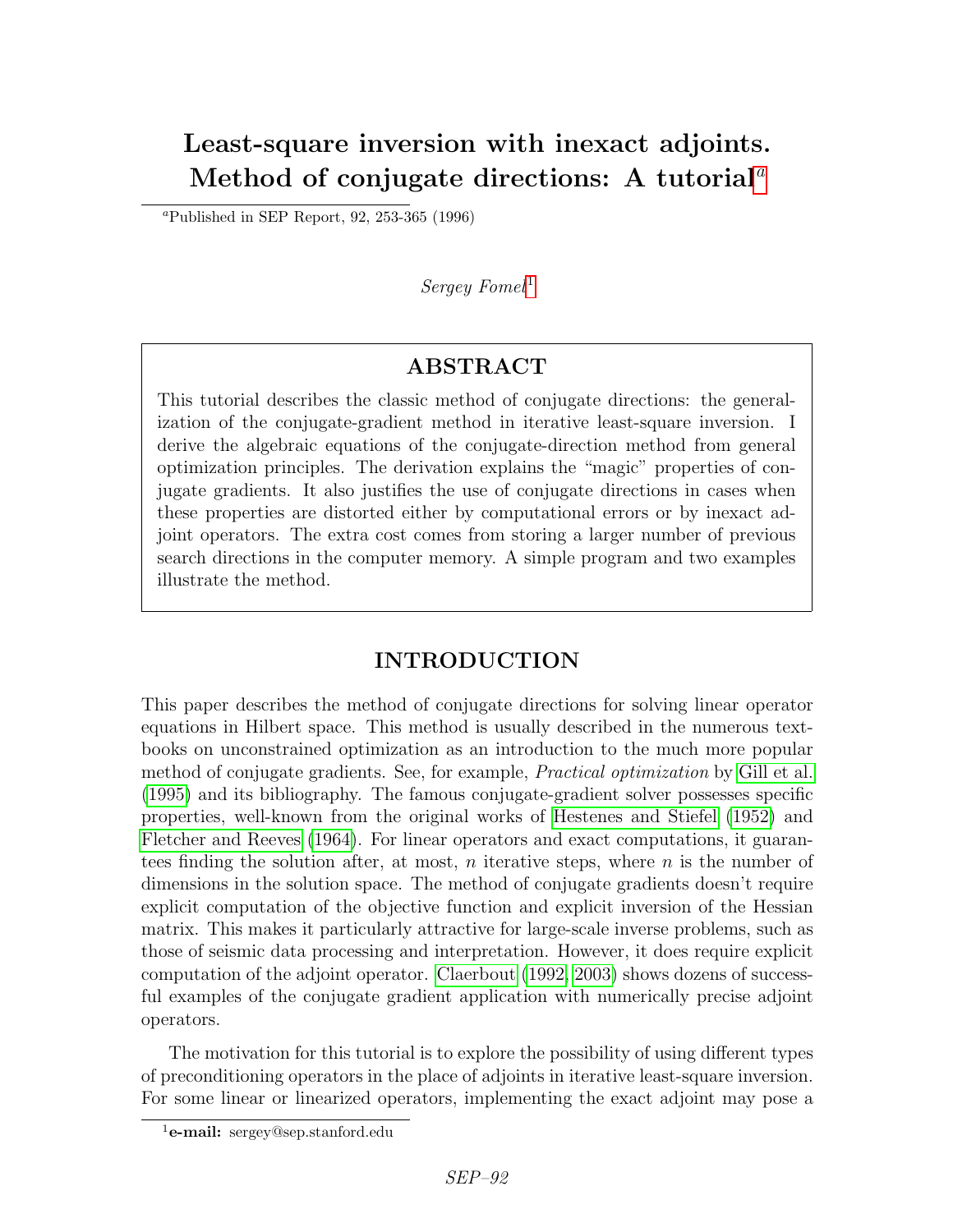difficult problem. For others, one may prefer different preconditioners because of their smoothness [\(Claerbout, 1995a;](#page-12-5) [Crawley, 1995\)](#page-12-6), simplicity [\(Kleinman and van den](#page-12-7) [Berg, 1991\)](#page-12-7), or asymptotic properties [\(Sevink and Herman, 1994\)](#page-12-8). In those cases, we could apply the natural generalization of the conjugate gradient method, which is the method of conjugate directions. The cost difference between those two methods is in the volume of memory storage. In the days when the conjugate gradient method was invented, this difference looked too large to even consider a practical application of conjugate directions. With the evident increase of computer power over the last 30 years, we can afford to do it now.

I derive the main equations used in the conjugate-direction method from very general optimization criteria, with minimum restrictions implied. The textbook algebra is illustrated with a simple program and two simple examples.

### IN SEARCH OF THE MINIMUM

We are looking for the solution of the linear operator equation

<span id="page-1-5"></span>
$$
\mathbf{d} = \mathbf{A} \, \mathbf{m} \,, \tag{1}
$$

where **m** is the unknown model in the linear model space, **d** stands for the given data, and A is the forward modeling operator. The data vector d belongs to a Hilbert space with a defined norm and dot product. The solution is constructed by iterative steps in the model space, starting from an initial guess  $m_0$ . Thus, at the *n*-th iteration, the current model  $\mathbf{m}_n$  is found by the recursive relation

<span id="page-1-0"></span>
$$
\mathbf{m}_n = \mathbf{m}_{n-1} + \alpha_n \mathbf{s}_n \,, \tag{2}
$$

where  $s_n$  denotes the step direction, and  $\alpha_n$  stands for the scaling coefficient. The residual at the n-th iteration is defined by

<span id="page-1-1"></span>
$$
\mathbf{r}_n = \mathbf{d} - \mathbf{A} \, \mathbf{m}_n \,. \tag{3}
$$

Substituting [\(2\)](#page-1-0) into [\(3\)](#page-1-1) leads to the equation

<span id="page-1-4"></span>
$$
\mathbf{r}_n = \mathbf{r}_{n-1} - \alpha_n \mathbf{A} \, \mathbf{s}_n \tag{4}
$$

For a given step  $s_n$ , we can choose  $\alpha_n$  to minimize the squared norm of the residual

<span id="page-1-2"></span>
$$
\|\mathbf{r}_{n}\|^{2} = \|\mathbf{r}_{n-1}\|^{2} - 2 \alpha_{n} (\mathbf{r}_{n-1}, \mathbf{A} \mathbf{s}_{n}) + \alpha_{n}^{2} \|\mathbf{A} \mathbf{s}_{n}\|^{2}.
$$
 (5)

The parentheses denote the dot product, and  $\|\mathbf{x}\| = \sqrt{(\mathbf{x}, \mathbf{x})}$  denotes the norm of x in the corresponding Hilbert space. The optimal value of  $\alpha_n$  is easily found from equation [\(5\)](#page-1-2) to be

<span id="page-1-3"></span>
$$
\alpha_n = \frac{(\mathbf{r}_{n-1}, \mathbf{A} \mathbf{s}_n)}{\|\mathbf{A} \mathbf{s}_n\|^2} \,. \tag{6}
$$

SEP–92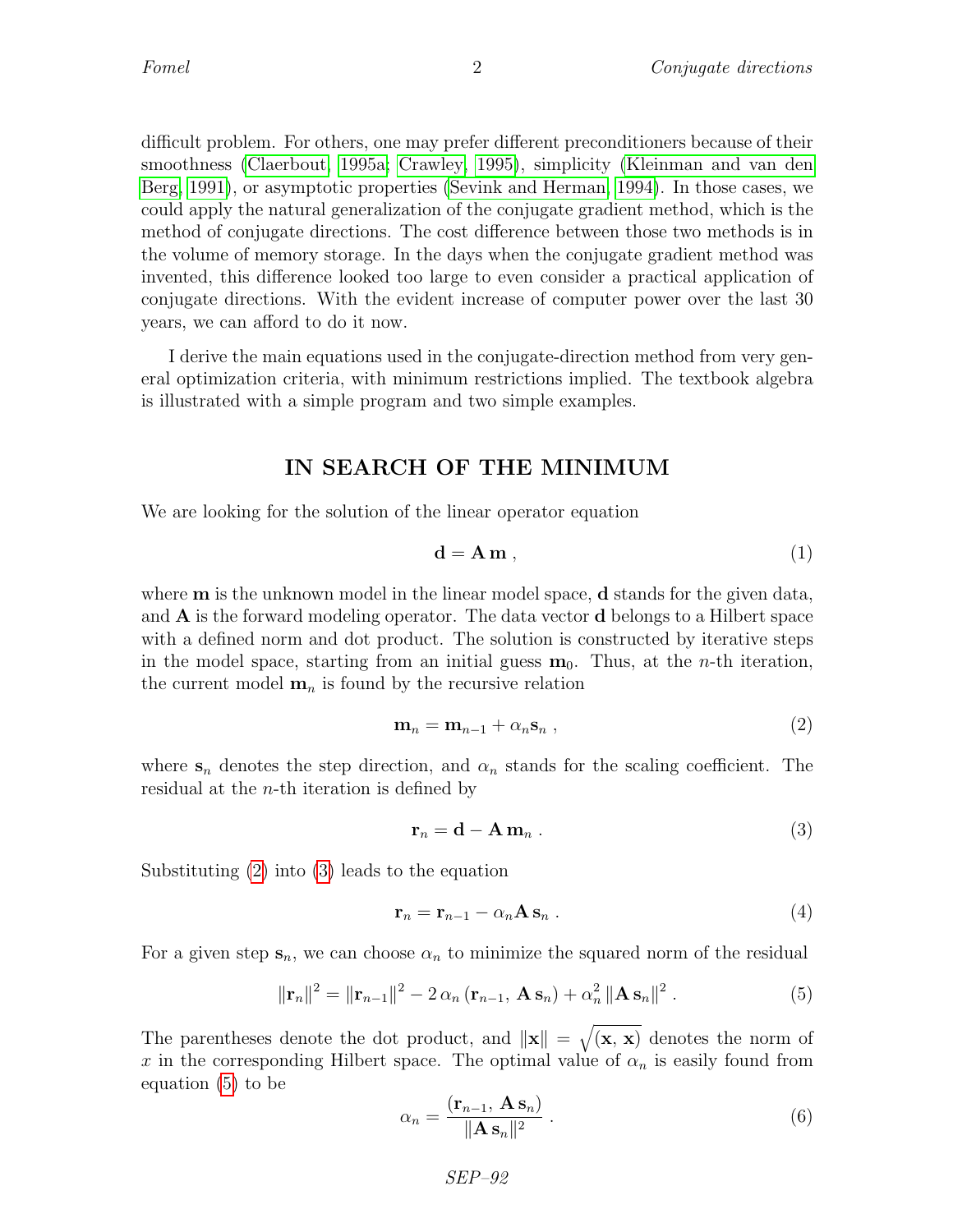Two important conclusions immediately follow from this fact. First, substituting the value of  $\alpha_n$  from formula [\(6\)](#page-1-3) into equation [\(4\)](#page-1-4) and multiplying both sides of this equation by  $\mathbf{r}_n$ , we can conclude that

<span id="page-2-2"></span>
$$
(\mathbf{r}_n, \mathbf{A} \mathbf{s}_n) = 0 \tag{7}
$$

which means that the new residual is orthogonal to the corresponding step in the residual space. This situation is schematically shown in Figure [1.](#page-2-0) Second, substituting formula [\(6\)](#page-1-3) into [\(5\)](#page-1-2), we can conclude that the new residual decreases according to

<span id="page-2-1"></span>
$$
\|\mathbf{r}_{n}\|^{2} = \|\mathbf{r}_{n-1}\|^{2} - \frac{(\mathbf{r}_{n-1}, \mathbf{A}\mathbf{s}_{n})^{2}}{\|\mathbf{A}\mathbf{s}_{n}\|^{2}} , \qquad (8)
$$

("Pythagoras's theorem"), unless  $\mathbf{r}_{n-1}$  and  $\mathbf{A} \mathbf{s}_n$  are orthogonal. These two conclusions are the basic features of optimization by the method of steepest descent. They will help us define an improved search direction at each iteration.



<span id="page-2-0"></span>Figure 1: Geometry of the residual in the data space (a scheme).

### IN SEARCH OF THE DIRECTION

Let's suppose we have a generator that provides particular search directions at each step. The new direction can be the gradient of the objective function (as in the method of steepest descent), some other operator applied on the residual from the previous step, or, generally speaking, any arbitrary vector in the model space. Let us denote the automatically generated direction by  $c_n$ . According to formula [\(8\)](#page-2-1), the residual decreases as a result of choosing this direction by

<span id="page-2-3"></span>
$$
\|\mathbf{r}_{n-1}\|^2 - \|\mathbf{r}_n\|^2 = \frac{(\mathbf{r}_{n-1}, \mathbf{A}\mathbf{c}_n)^2}{\|\mathbf{A}\mathbf{c}_n\|^2} \,. \tag{9}
$$

How can we improve on this result?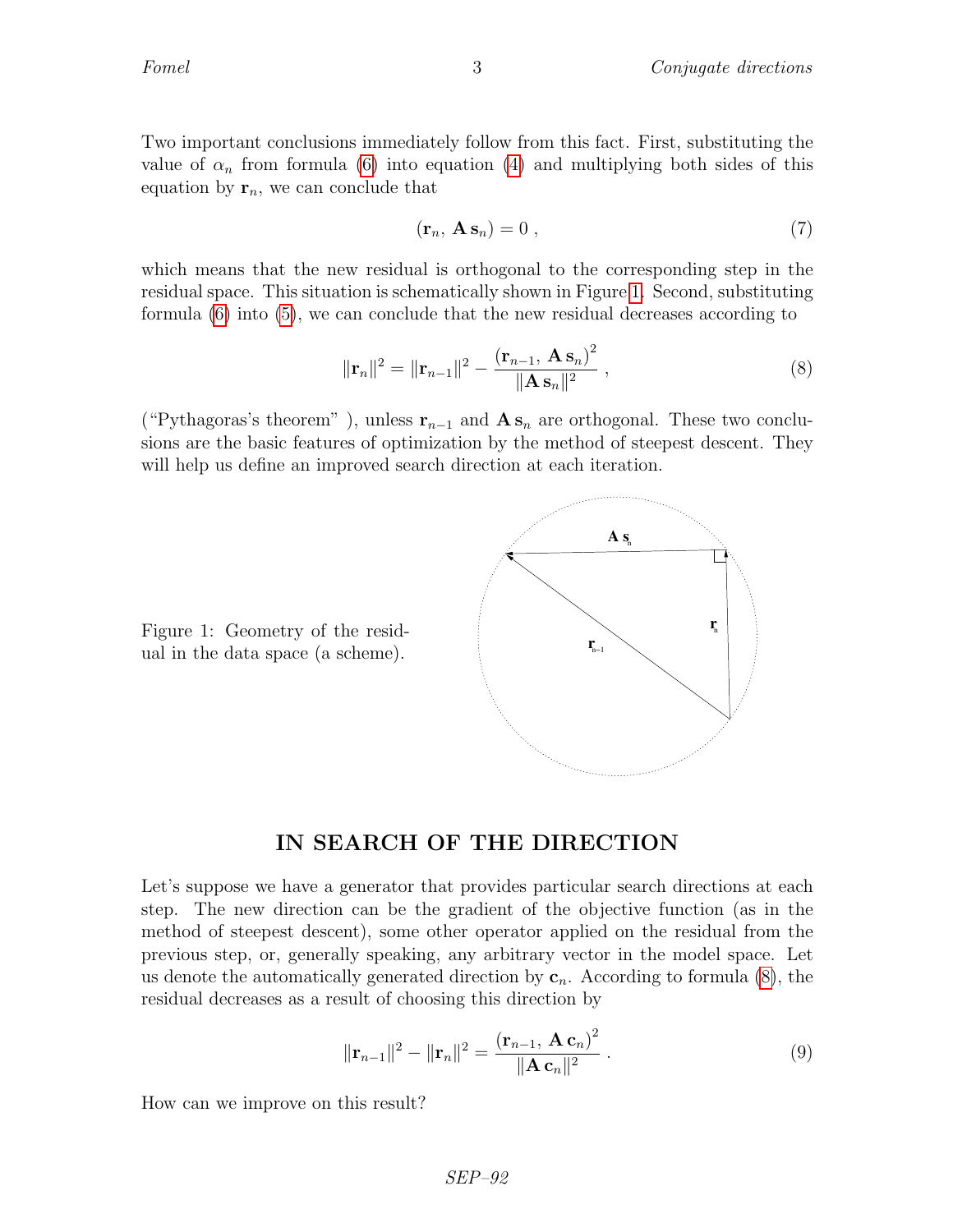### First step of the improvement

Assuming  $n > 1$ , we can add some amount of the previous step  $s_{n-1}$  to the chosen direction  $\mathbf{c}_n$  to produce a new search direction  $\mathbf{s}_n^{(n-1)}$ , as follows:

<span id="page-3-1"></span>
$$
\mathbf{s}_n^{(n-1)} = \mathbf{c}_n + \beta_n^{(n-1)} \mathbf{s}_{n-1} \,, \tag{10}
$$

where  $\beta_n^{(n-1)}$  is an adjustable scalar coefficient. According to to the fundamental orthogonality principle [\(7\)](#page-2-2),

<span id="page-3-0"></span>
$$
\left(\mathbf{r}_{n-1}, \mathbf{A} \mathbf{s}_{n-1}\right) = 0 \tag{11}
$$

As follows from equation [\(11\)](#page-3-0), the numerator on the right-hand side of equation [\(9\)](#page-2-3) is not affected by the new choice of the search direction:

$$
\left(\mathbf{r}_{n-1}, \mathbf{A} \mathbf{s}_{n}^{(n-1)}\right)^{2} = \left[\left(\mathbf{r}_{n-1}, \mathbf{A} \mathbf{c}_{n}\right) + \beta_{n}^{(n-1)} \left(\mathbf{r}_{n-1}, \mathbf{A} \mathbf{s}_{n-1}\right)\right]^{2} = \left(\mathbf{r}_{n-1}, \mathbf{A} \mathbf{c}_{n}\right)^{2} . \quad (12)
$$

However, we can use transformation [\(10\)](#page-3-1) to decrease the denominator in [\(9\)](#page-2-3), thus further decreasing the residual  $r_n$ . We achieve the minimization of the denominator

$$
\|\mathbf{A}\mathbf{s}_{n}^{(n-1)}\|^{2} = \|\mathbf{A}\mathbf{c}_{n}\|^{2} + 2\beta_{n}^{(n-1)}\left(\mathbf{A}\mathbf{c}_{n}, \mathbf{A}\mathbf{s}_{n-1}\right) + \left(\beta_{n}^{(n-1)}\right)^{2} \|\mathbf{A}\mathbf{s}_{n-1}\|^{2} \tag{13}
$$

by choosing the coefficient  $\beta_n^{(n-1)}$  to be

<span id="page-3-2"></span>
$$
\beta_n^{(n-1)} = -\frac{(\mathbf{A}\mathbf{c}_n, \mathbf{A}\mathbf{s}_{n-1})}{\|\mathbf{A}\mathbf{s}_{n-1}\|^2} \,. \tag{14}
$$

Note the analogy between  $(14)$  and  $(6)$ . Analogously to  $(7)$ , equation  $(14)$  is equivalent to the orthogonality condition

<span id="page-3-3"></span>
$$
\left(\mathbf{A}\,\mathbf{s}_{n}^{(n-1)},\,\mathbf{A}\,\mathbf{s}_{n-1}\right)=0\,. \tag{15}
$$

Analogously to [\(8\)](#page-2-1), applying formula [\(14\)](#page-3-2) is also equivalent to defining the minimized denominator as

$$
\|\mathbf{A}\,\mathbf{c}_n^{(n-1)}\|^2 = \|\mathbf{A}\,\mathbf{c}_n\|^2 - \frac{(\mathbf{A}\,\mathbf{c}_n,\,\mathbf{A}\,\mathbf{s}_{n-1})^2}{\|\mathbf{A}\,\mathbf{s}_{n-1}\|^2} \,. \tag{16}
$$

### Second step of the improvement

Now let us assume  $n > 2$  and add some amount of the step from the  $(n - 2)$ -th iteration to the search direction, determining the new direction  $\mathbf{s}_n^{(n-2)}$ , as follows:

<span id="page-3-5"></span>
$$
\mathbf{s}_n^{(n-2)} = \mathbf{s}_n^{(n-1)} + \beta_n^{(n-2)} \mathbf{s}_{n-2} . \tag{17}
$$

We can deduce that after the second change, the value of numerator in equation [\(9\)](#page-2-3) is still the same:

<span id="page-3-4"></span>
$$
\left(\mathbf{r}_{n-1}, \mathbf{A} \mathbf{s}_{n}^{(n-2)}\right)^{2} = \left[\left(\mathbf{r}_{n-1}, \mathbf{A} \mathbf{c}_{n}\right) + \beta_{n}^{(n-2)} \left(\mathbf{r}_{n-1}, \mathbf{A} \mathbf{s}_{n-2}\right)\right]^{2} = \left(\mathbf{r}_{n-1}, \mathbf{A} \mathbf{c}_{n}\right)^{2} . \quad (18)
$$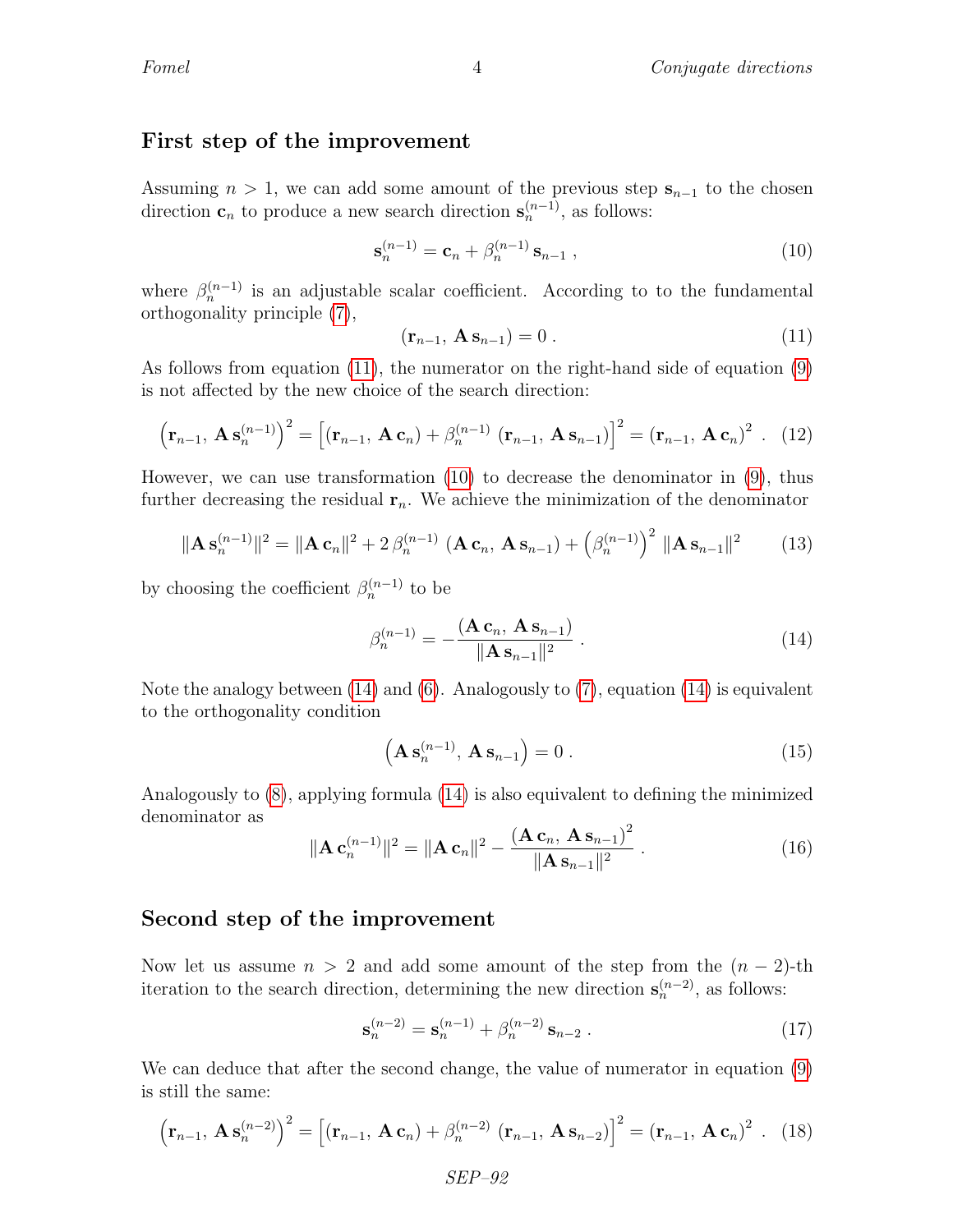This remarkable fact occurs as the result of transforming the dot product  $(\mathbf{r}_{n-1}, \mathbf{A} \mathbf{s}_{n-2})$ with the help of equation  $(4)$ :

<span id="page-4-0"></span>
$$
(\mathbf{r}_{n-1}, \mathbf{A} \mathbf{s}_{n-2}) = (\mathbf{r}_{n-2}, \mathbf{A} \mathbf{s}_{n-2}) - \alpha_{n-1} (\mathbf{A} \mathbf{s}_{n-1}, \mathbf{A} \mathbf{s}_{n-2}) = 0.
$$
 (19)

The first term in [\(19\)](#page-4-0) is equal to zero according to formula [\(7\)](#page-2-2); the second term is equal to zero according to formula [\(15\)](#page-3-3). Thus we have proved the new orthogonality equation

$$
\left(\mathbf{r}_{n-1}, \mathbf{A} \mathbf{s}_{n-2}\right) = 0 \tag{20}
$$

which in turn leads to the numerator invariance [\(18\)](#page-3-4). The value of the coefficient  $\beta_n^{(n-2)}$  in [\(17\)](#page-3-5) is defined analogously to [\(14\)](#page-3-2) as

$$
\beta_n^{(n-2)} = -\frac{\left(\mathbf{A}\,\mathbf{s}_n^{(n-1)},\,\mathbf{A}\,\mathbf{s}_{n-2}\right)}{\|\mathbf{A}\,\mathbf{s}_{n-2}\|^2} = -\frac{\left(\mathbf{A}\,\mathbf{c}_n,\,\mathbf{A}\,\mathbf{s}_{n-2}\right)}{\|\mathbf{A}\,\mathbf{s}_{n-2}\|^2} \,,\tag{21}
$$

where we have again used equation [\(15\)](#page-3-3). If  $\mathbf{A} \mathbf{s}_{n-2}$  is not orthogonal to  $\mathbf{A} \mathbf{c}_n$ , the second step of the improvement leads to a further decrease of the denominator in [\(8\)](#page-2-1) and, consequently, to a further decrease of the residual.

### Induction

Continuing by induction the process of adding a linear combination of the previous steps to the arbitrarily chosen direction  $c_n$  (known in mathematics as the *Gram*-Schmidt orthogonalization process), we finally arrive at the complete definition of the new step  $s_n$ , as follows:

<span id="page-4-1"></span>
$$
\mathbf{s}_n = \mathbf{s}_n^{(1)} = \mathbf{c}_n + \sum_{j=1}^{j=n-1} \beta_n^{(j)} \mathbf{s}_j . \tag{22}
$$

Here the coefficients  $\beta_n^{(j)}$  are defined by equations

<span id="page-4-2"></span>
$$
\beta_n^{(j)} = -\frac{(\mathbf{A}\mathbf{c}_n, \mathbf{A}\mathbf{s}_j)}{\|\mathbf{A}\mathbf{s}_j\|^2},\tag{23}
$$

which correspond to the orthogonality principles

<span id="page-4-3"></span>
$$
(\mathbf{A}\,\mathbf{s}_n,\,\mathbf{A}\,\mathbf{s}_j) = 0\,,\ 1 \le j \le n-1 \tag{24}
$$

and

<span id="page-4-4"></span>
$$
(\mathbf{r}_n, \mathbf{A}\mathbf{s}_j) = 0 \ , \ 1 \le j \le n \ . \tag{25}
$$

It is these orthogonality properties that allowed us to optimize the search parameters one at a time instead of solving the n-dimensional system of optimization equations for  $\alpha_n$  and  $\beta_n^{(j)}$ .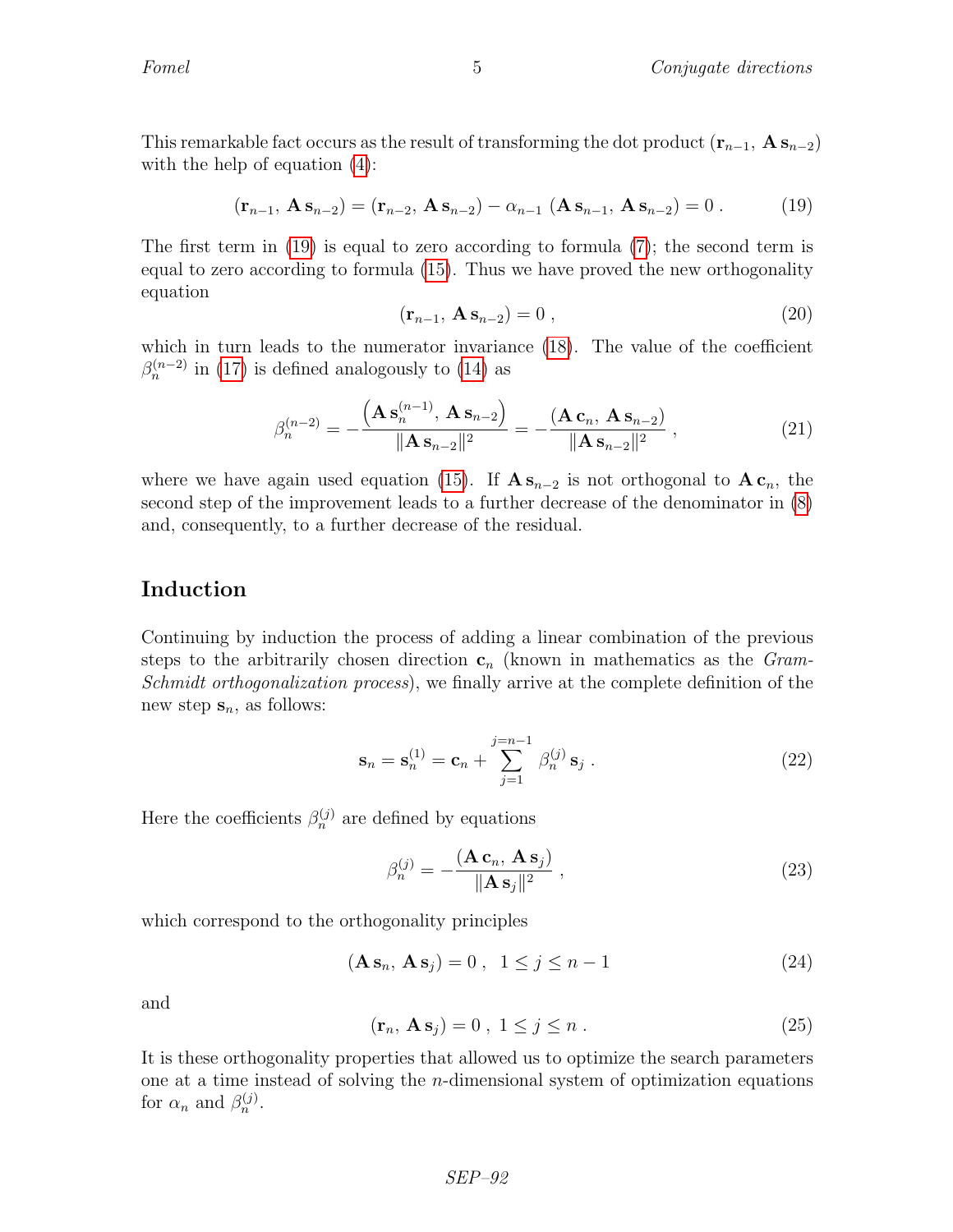### ALGORITHM

The results of the preceding sections define the method of conjugate directions to consist of the following algorithmic steps:

- 1. Choose initial model  $\mathbf{m}_0$  and compute the residual  $r_0 = \mathbf{d} \mathbf{A} \mathbf{m}_0$ .
- 2. At *n*-th iteration, choose the initial search direction  $c_n$ .
- 3. If n is greater than 1, optimize the search direction by adding a linear combination of the previous directions, according to equations [\(22\)](#page-4-1) and [\(23\)](#page-4-2), and compute the modified step direction  $s_n$ .
- 4. Find the step length  $\alpha_n$  according to equation [\(6\)](#page-1-3). The orthogonality principles [\(24\)](#page-4-3) and [\(7\)](#page-2-2) can simplify this equation to the form

<span id="page-5-1"></span>
$$
\alpha_n = \frac{(\mathbf{r}_{n-1}, \mathbf{A}\,\mathbf{c}_n)}{\|\mathbf{A}\,\mathbf{s}_n\|^2} \,. \tag{26}
$$

- 5. Update the model  $\mathbf{m}_n$  and the residual  $\mathbf{r}_n$  according to equations [\(2\)](#page-1-0) and [\(4\)](#page-1-4).
- 6. Repeat iterations until the residual decreases to the required accuracy or as long as it is practical.

At each of the subsequent steps, the residual is guaranteed not to increase according to equation [\(8\)](#page-2-1). Furthermore, optimizing the search direction guarantees that the convergence rate doesn't decrease in comparison with [\(9\)](#page-2-3). The only assumption we have to make to arrive at this conclusion is that the operator **A** is linear. However, without additional assumptions, we cannot guarantee global convergence of the algorithm to the least-square solution of equation [\(1\)](#page-1-5) in a finite number of steps.

# WHAT ARE ADJOINTS FOR? THE METHOD OF CONJUGATE GRADIENTS

The adjoint operator  $A<sup>T</sup>$  projects the data space back to the model space and is defined by the dot product test

<span id="page-5-0"></span>
$$
(\mathbf{d}, \mathbf{A}\mathbf{m}) \equiv \left(\mathbf{A}^T \mathbf{d}, \mathbf{m}\right) \tag{27}
$$

for any m and d. The method of conjugate gradients is a particular case of the method of conjugate directions, where the initial search direction  $c_n$  is

<span id="page-5-2"></span>
$$
\mathbf{c}_n = \mathbf{A}^T \mathbf{r}_{n-1} \tag{28}
$$

This direction is often called the gradient, because it corresponds to the local gradient of the squared residual norm with respect to the current model  $m_{n-1}$ . Aligning the initial search direction along the gradient leads to the following remarkable simplifications in the method of conjugate directions.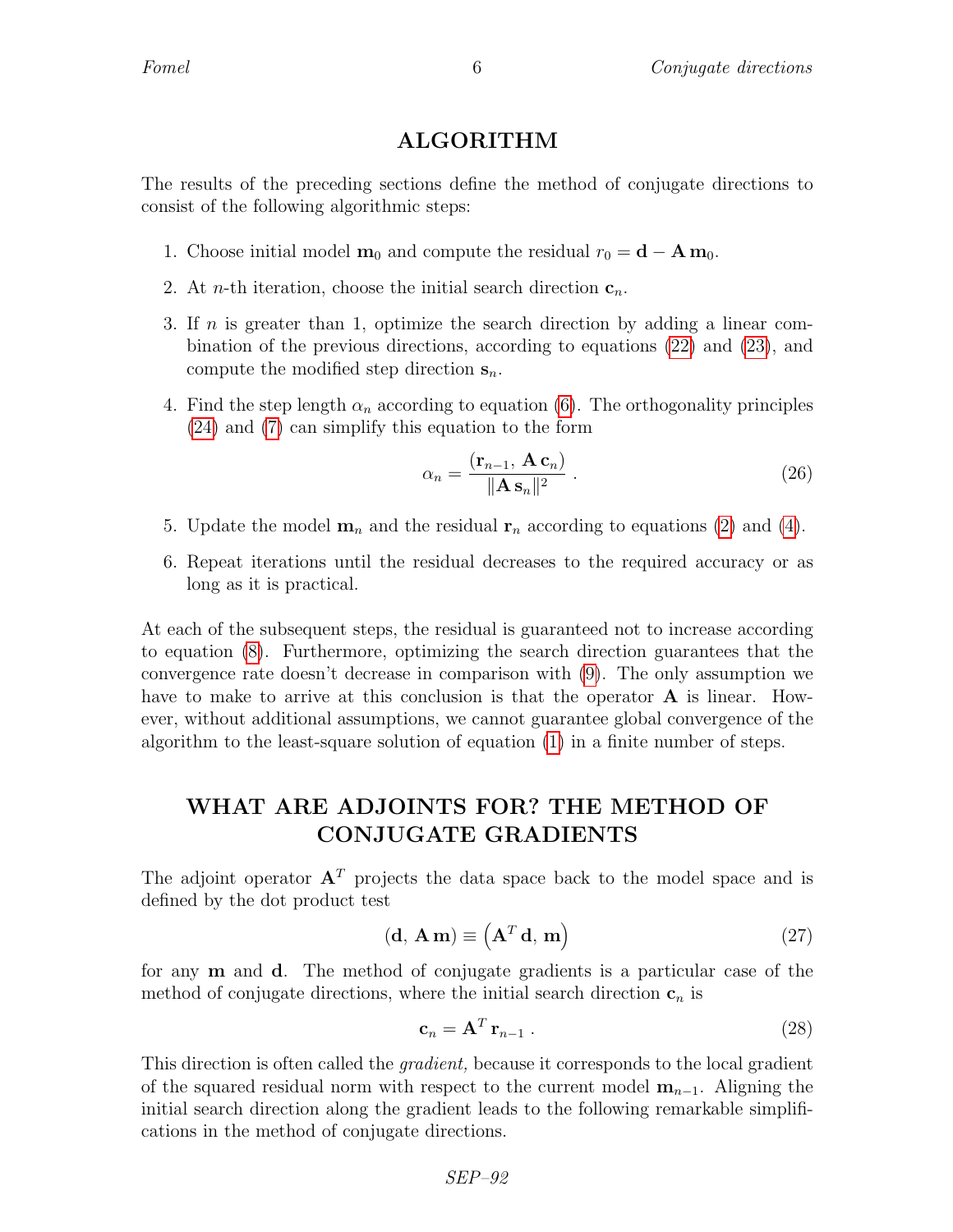### Orthogonality of the gradients

The orthogonality principle [\(25\)](#page-4-4) transforms according to the dot-product test [\(27\)](#page-5-0) to the form

$$
(\mathbf{r}_{n-1}, \mathbf{A} \mathbf{s}_j) = (\mathbf{A}^T \mathbf{r}_{n-1}, \mathbf{s}_j) = (\mathbf{c}_n, \mathbf{s}_j) = 0, \quad 1 \le j \le n-1.
$$
 (29)

Forming the dot product  $(c_n, c_j)$  and applying formula [\(22\)](#page-4-1), we can see that

<span id="page-6-0"></span>
$$
(\mathbf{c}_n, \mathbf{c}_j) = \left(\mathbf{c}_n, \mathbf{s}_j - \sum_{i=1}^{i=j-1} \beta_n^{(i)} \mathbf{s}_i\right) = (\mathbf{c}_n, \mathbf{s}_j) - \sum_{i=1}^{i=j-1} \beta_n^{(i)} (\mathbf{c}_n, \mathbf{s}_i) = 0, \quad 1 \le j \le n-1.
$$
\n(30)

Equation [\(30\)](#page-6-0) proves the orthogonality of the gradient directions from different iterations. Since the gradients are orthogonal, after  $n$  iterations they form a basis in the *n*-dimensional space. In other words, if the model space has  $n$  dimensions, each vector in this space can be represented by a linear combination of the gradient vectors formed by n iterations of the conjugate-gradient method. This is true as well for the vector  $m_0 - m$ , which points from the solution of equation [\(1\)](#page-1-5) to the initial model estimate  $\mathbf{m}_0$ . Neglecting computational errors, it takes exactly *n* iterations to find this vector by successive optimization of the coefficients. This proves that the conjugate-gradient method converges to the exact solution in a finite number of steps (assuming that the model belongs to a finite-dimensional space).

The method of conjugate gradients simplifies formula [\(26\)](#page-5-1) to the form

<span id="page-6-1"></span>
$$
\alpha_n = \frac{(\mathbf{r}_{n-1}, \mathbf{A} \mathbf{c}_n)}{\|\mathbf{A} \mathbf{s}_n\|^2} = \frac{(\mathbf{A}^T \mathbf{r}_{n-1}, \mathbf{c}_n)}{\|\mathbf{A} \mathbf{s}_n\|^2} = \frac{\|\mathbf{c}_n\|^2}{\|\mathbf{A} \mathbf{s}_n\|^2},
$$
(31)

which in turn leads to the simplification of formula  $(8)$ , as follows:

$$
\|\mathbf{r}_n\|^2 = \|\mathbf{r}_{n-1}\|^2 - \frac{\|\mathbf{c}_n\|^4}{\|\mathbf{A}\,\mathbf{s}_n\|^2} \,. \tag{32}
$$

If the gradient is not equal to zero, the residual is guaranteed to decrease. If the gradient is equal to zero, we have already found the solution.

### Short memory of the gradients

Substituting the gradient direction [\(28\)](#page-5-2) into formula [\(23\)](#page-4-2) and applying formulas [\(4\)](#page-1-4) and [\(27\)](#page-5-0), we can see that

$$
\beta_n^{(j)} = \frac{(\mathbf{A}\,\mathbf{c}_n,\,\mathbf{r}_j-\mathbf{r}_{j-1})}{\alpha_j \|\mathbf{A}\,\mathbf{s}_j\|^2} = \frac{(\mathbf{c}_n,\,\mathbf{A}^T\,\mathbf{r}_j-\mathbf{A}^T\,\mathbf{r}_{j-1})}{\alpha_j \|\mathbf{A}\,\mathbf{s}_j\|^2} = \frac{(\mathbf{c}_n,\,\mathbf{c}_{j+1}-\mathbf{c}_j)}{\alpha_j \|\mathbf{A}\,\mathbf{s}_j\|^2} \,. \tag{33}
$$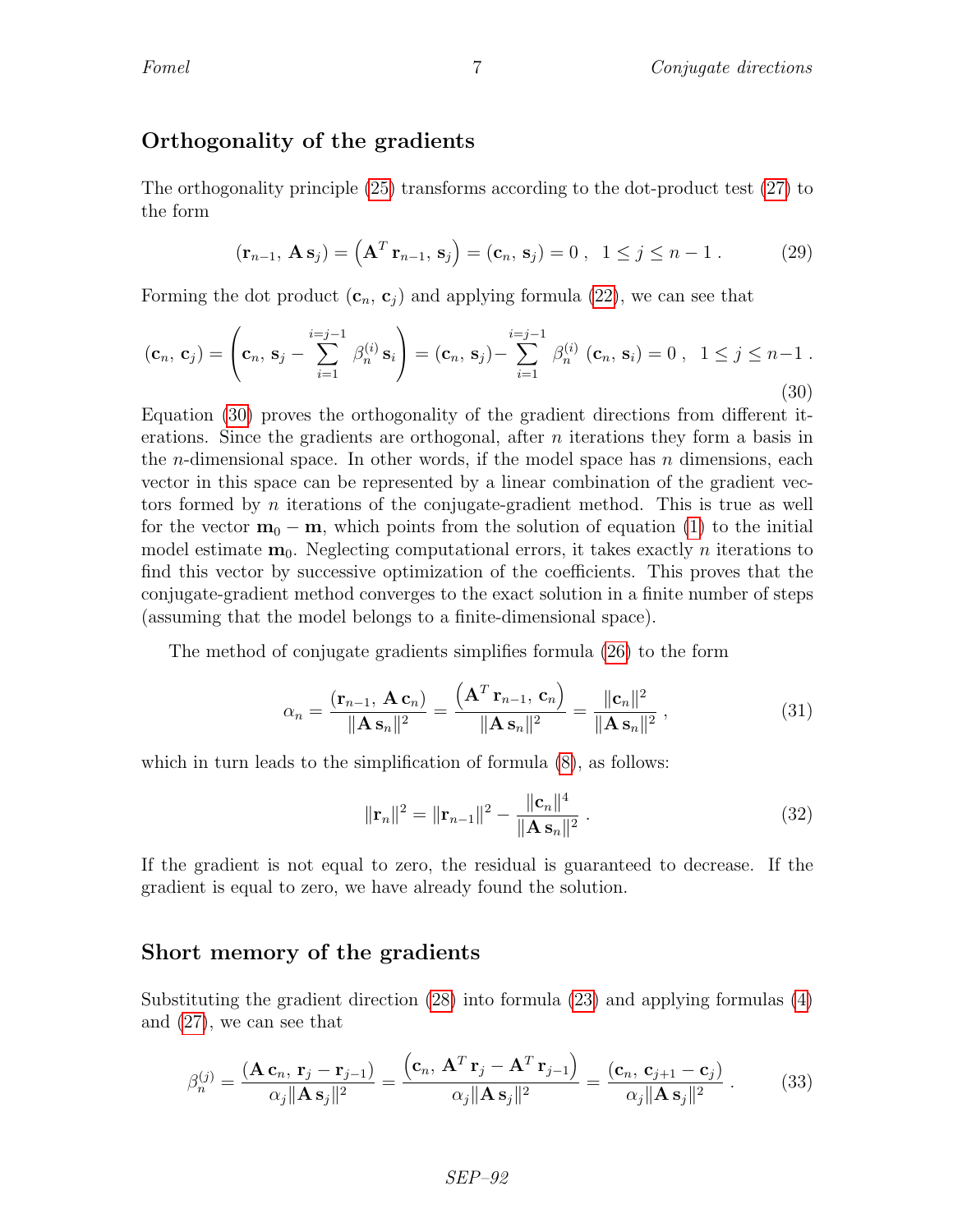The orthogonality condition [\(30\)](#page-6-0) and the definition of the coefficient  $\alpha_j$  from equation [\(31\)](#page-6-1) further transform this formula to the form

$$
\beta_n^{(n-1)} = \frac{\|\mathbf{c}_n\|^2}{\alpha_{n-1} \|\mathbf{A} \mathbf{s}_{n-1}\|^2} = \frac{\|\mathbf{c}_n\|^2}{\|\mathbf{c}_{n-1}\|^2} \,, \tag{34}
$$

<span id="page-7-0"></span>
$$
\beta_n^{(j)} = 0, \ 1 \le j \le n - 2. \tag{35}
$$

Equation [\(35\)](#page-7-0) shows that the conjugate-gradient method needs to remember only the previous step direction in order to optimize the search at each iteration. This is another remarkable property distinguishing that method in the family of conjugatedirection methods.

### PROGRAM

The program in Table [1](#page-8-0) implements one iteration of the conjugate-direction method. It is based upon Jon Claerbout's cgstep() program (?) and uses an analogous naming convention. Vectors in the data space are denoted by double letters.

In addition to the previous steps  $s_i$  and their conjugate counterparts  $\mathbf{A} s_i$  (array s), the program stores the squared norms  $\|\mathbf{A}\mathbf{s}_j\|^2$  (variable beta) to avoid recomputation. For practical reasons, the number of remembered iterations can actually be smaller than the total number of iterations.

#### EXAMPLES

#### Example 1: Inverse interpolation

Matthias Schwab has suggested (in a personal communication) an interesting example, in which the cgstep program fails to comply with the conjugate-gradient theory. The inverse problem is a simple one-dimensional data interpolation with a known filter (?). The known portion of the data is a single spike in the middle. One hundred other data points are considered missing. The known filter is the Laplacian  $(1, -2, 1)$ , and the expected result is a bell-shaped cubic spline. The forward problem is strictly linear, and the exact adjoint is easily computed by reverse convolution. However, the conjugate-gradient program requires significantly more than the theoretically predicted 100 iterations. Figure [2](#page-9-0) displays the convergence to the final solution in three different plots. According to the figure, the actual number of iterations required for convergence is about 300. Figure [3](#page-9-1) shows the result of a similar experiment with the conjugate-direction solver cdstep. The number of required iterations is reduced to almost the theoretical one hundred. This indicates that the orthogonality of directions implied in the conjugate-gradient method has been distorted by computational errors. The additional cost of correcting these errors with the conjugate-direction solver comes from storing the preceding 100 directions in memory. A smaller number of memorized steps produces smaller improvements.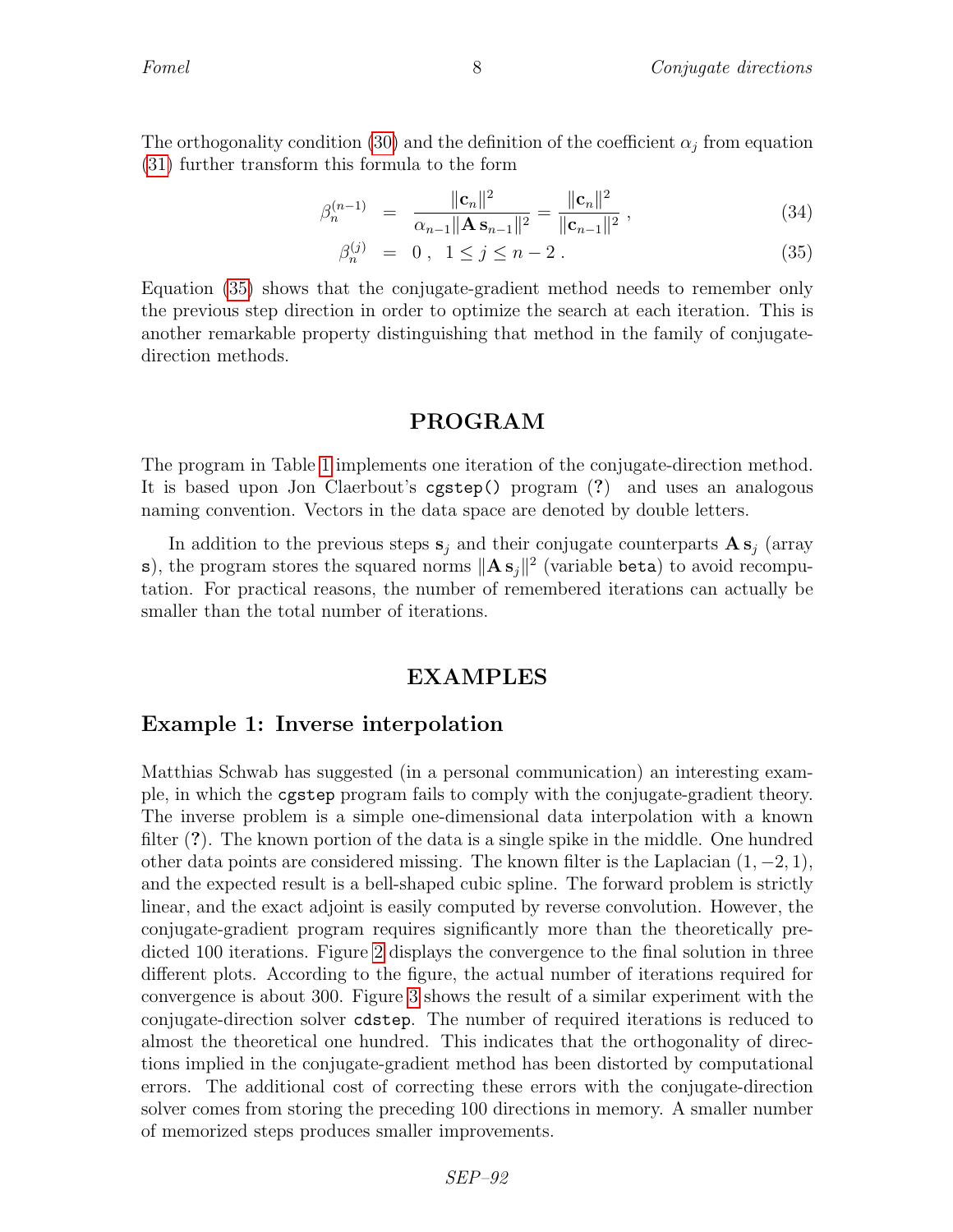```
\frac{1}{1} void sf_cdstep (bool forget \frac{1}{1} /* restart flag */,
2 \mid int nx \text{/}* \text{ model size } */\int int ny \left| \int \right| at a size \left| \star \right|,
4 \vert float * x \vert \vert current model \vert nx \vert */,
\mathfrak{s} const float * g /* gradient \lceil nx \rceil */,
6 | float* rr \frac{1}{4} float* rr \frac{1}{4} data residual \left\lfloor ny \right\rfloor */,
\tau | const float* gg /* conjugate gradient \lceil ny \rceil */
s \mid \neq S tep of conjugate-direction iteration.
9 The data residual is rr = A x - dat_{10} >*/
_{11} {
_{12} float \asts, \astsi, \astss;
_{13} double alpha, beta;
_{14} int i, n, ix, iy;
15
s = sf_f o at a l l o c (nx+ny);
\begin{array}{c|c}\n\text{17} & \text{SS} = \text{s+}\text{n} \times; \\
\end{array}18
19 for (ix=0; ix < nx; ix++) { s [ix ] = g [ix ]; }
20 for (iy =0; iy < ny; iy ++) { ss [iy ] = gg [iy ]; }
21
22 \mid \text{sf\_llist\_rewind (steps)};
n = \text{sf}_\text{allist}\_\text{depth} (steps);
24
_{25} for (i=0; i < n; i++) {
s sf_llist_down (steps, \&\sin, \&\thetabeta);
27 alpha = - cblas_dsdot(ny, gg, 1, si+nx, 1) / beta;
_{28} cblas_saxpy (nx+ny, alpha, si, 1, s, 1);
29 }
30
31 beta = cblas_dsdot(ny, s+nx, 1, s+nx, 1);
32 if (beta < DBLEPSILON) return;
33
\begin{array}{c|c} \text{34} & \text{sf-llist-add (steps, s, beta);} \end{array}\text{if (forget) sf\_llist\_chop (steps)};_{36} alpha = - cblas_dsdot(ny, rr, 1, ss, 1) / beta;
37
\substack{\text{38}} cblas_saxpy(nx, alpha, s, 1,x, 1);
_{39} cblas_saxpy(ny, alpha, ss, 1, rr, 1);
40 }
```
<span id="page-8-0"></span>Table 1: The source of this program is RSF/api/c/cdstep.c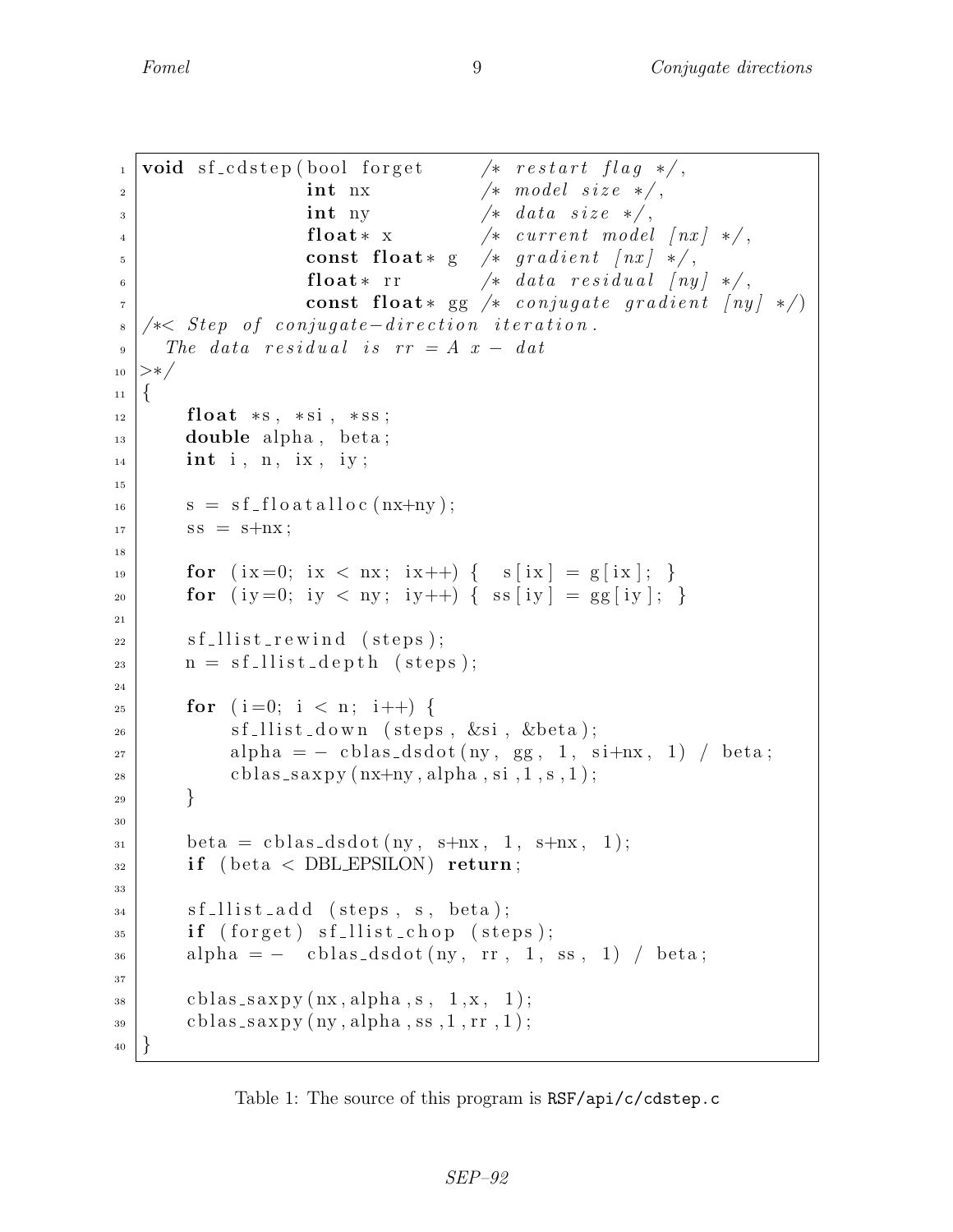

<span id="page-9-0"></span>Figure 2: Convergence of the missing data interpolation problem with the conjugategradient solver. Current models are plotted against the number of iterations. The three plots are different displays of the same data.



<span id="page-9-1"></span>Figure 3: Convergence of the missing data interpolation problem with the longmemory conjugate-direction solver. Current models are plotted against the number of iterations. The three plots are different displays of the same data.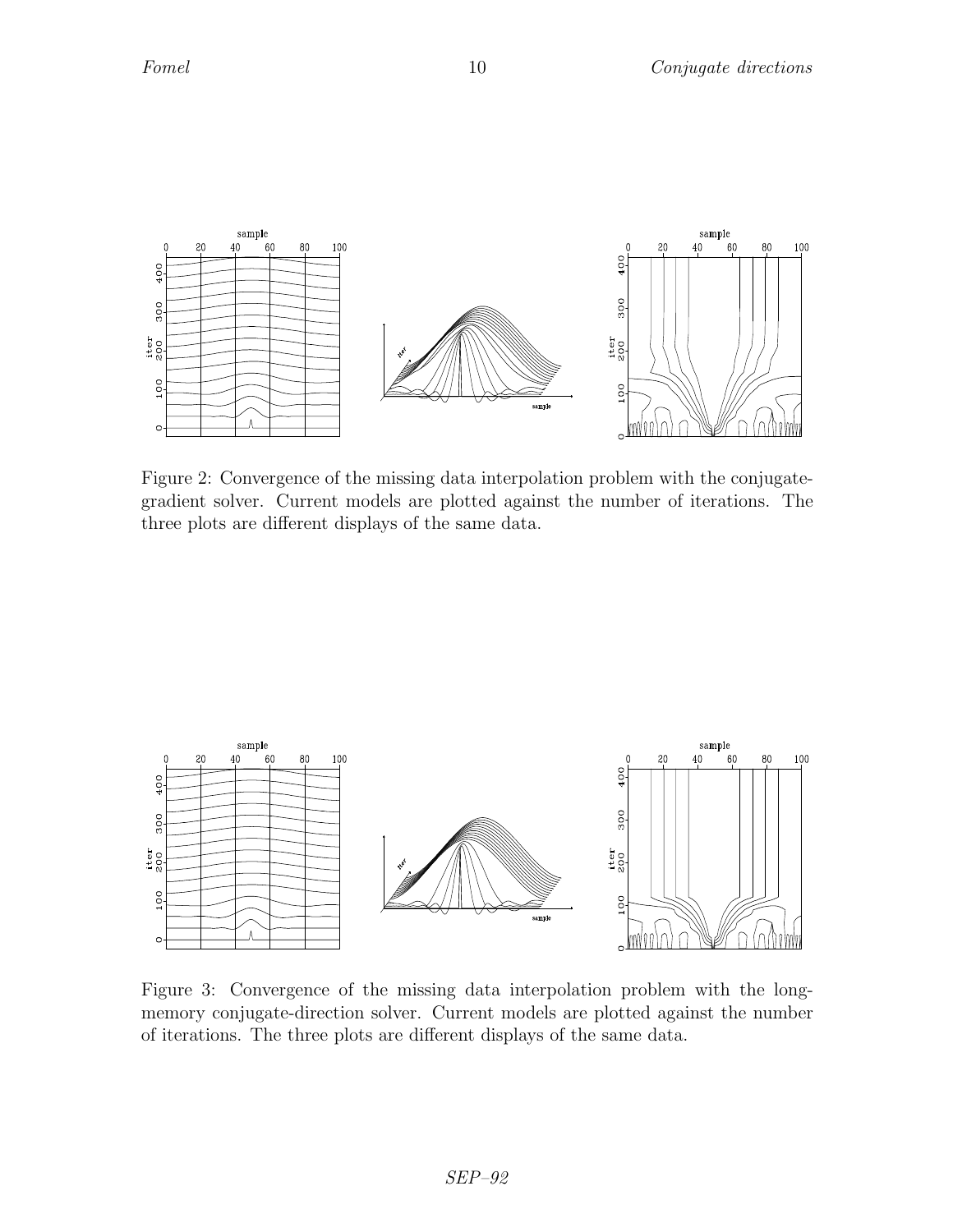# Example 2: Velocity transform

The next test example is the velocity transform inversion with a CMP gather from the Mobil AVO dataset [\(Nichols, 1994;](#page-12-9) [Lumley et al., 1994;](#page-12-10) [Lumley, 1994\)](#page-12-11). I use Jon Claerbout's veltran program [\(Claerbout, 1995b\)](#page-12-12) for anti-aliased velocity transform with rho-filter preconditioning and compare three different pairs of operators for inversion. The first pair is the CMP stacking operator with the "migration" weighting function  $\left(w = \frac{(t_0/\bar{t})}{\sqrt{t}}\right)$  and its adjoint. The second pair is the "pseudo-unitary" velocity transform with the weighting proportional to  $\sqrt{|sx|}$ , where x is the offset and s is the slowness. These two pairs were used in the velocity transform inversion with the iterative conjugate-gradient solver. The third pair uses the weight proportional to |x| for CMP stacking and  $|s|$  for the reverse operator. Since these two operators are not exact adjoints, it is appropriate to apply the method of conjugate directions for inversion. The convergence of the three different inversions is compared in Figure [4.](#page-10-0) We can see that the third method reduces the least-square residual error, though it has a smaller effect than that of the pseudo-unitary weighting in comparison with the uniform one. The results of inversion after 10 conjugate-gradient iterations are plotted in Figures [5](#page-11-0) and [6,](#page-11-1) which are to be compared with the analogous results of [Lumley](#page-12-11) [\(1994\)](#page-12-11) and [Nichols](#page-12-9) [\(1994\)](#page-12-9).



<span id="page-10-0"></span>Figure 4: Comparison of convergence of the iterative velocity transform inversion. The left plot compares conjugate-gradient inversion with unweighted (uniformly weighted) and pseudo-unitary operators. The right plot compares pseudo-unitary conjugate-gradient and weighted conjugate-direction inversion.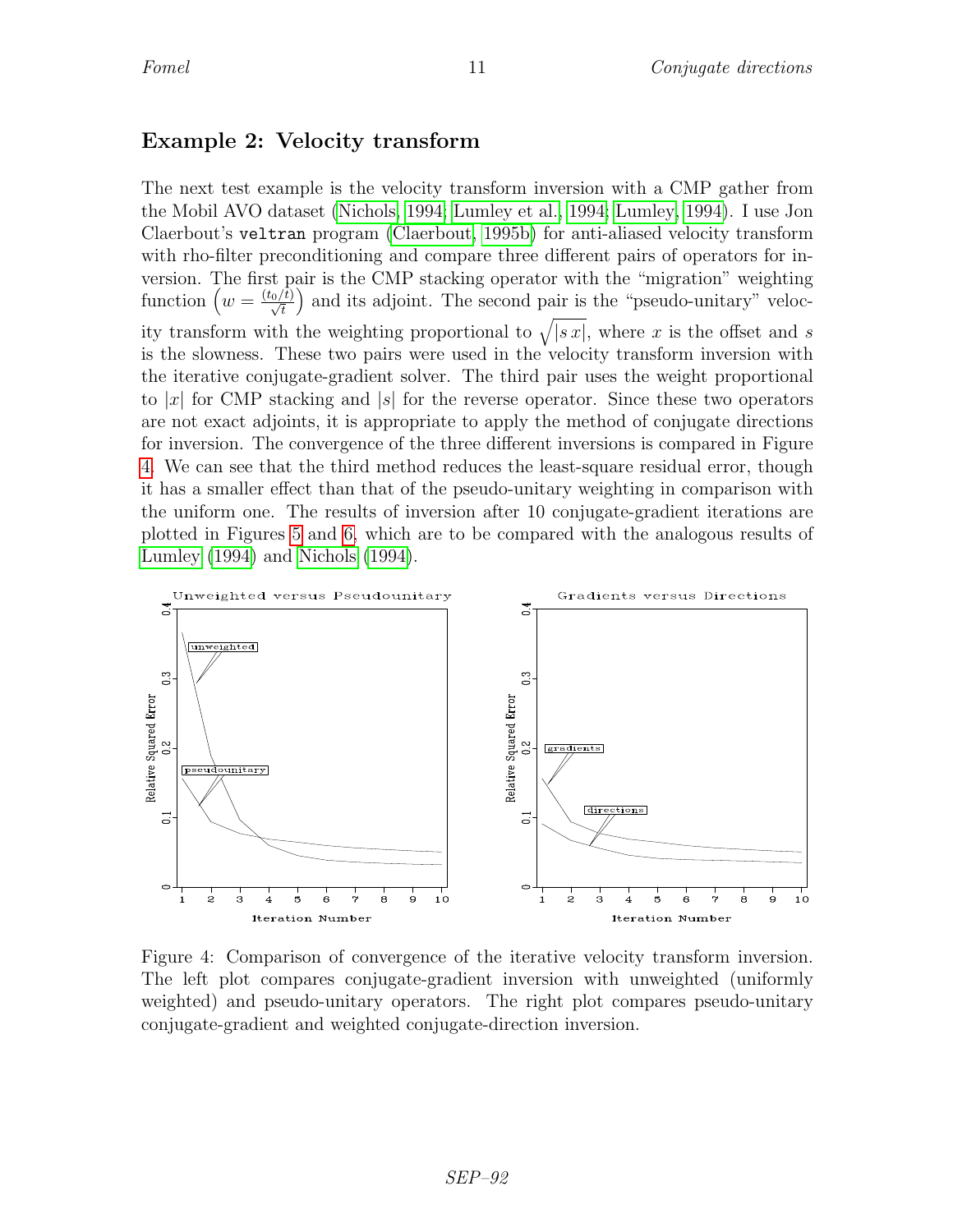

<span id="page-11-0"></span>Figure 5: Input CMP gather (left) and its velocity transform counterpart (right) after 10 iterations of conjugate-direction inversion.



<span id="page-11-1"></span>Figure 6: The modeled CMP gather (left) and the residual data (right) plotted at the same scale.